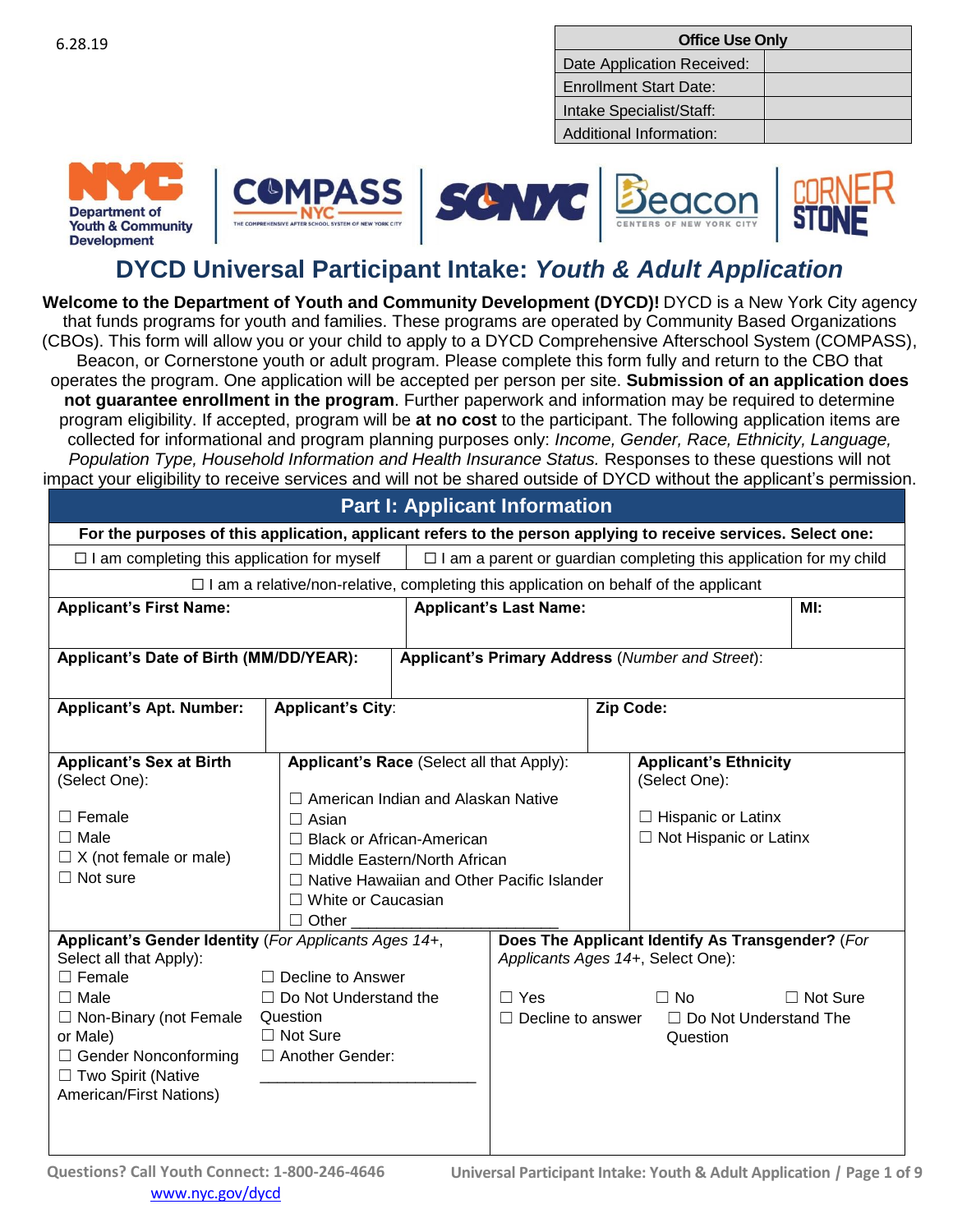| 6.28.19<br>Department of<br><b>Youth &amp; Community</b><br><b>Development</b> | <b>COMPASS</b>                                          | SAM                            |                                                           |
|--------------------------------------------------------------------------------|---------------------------------------------------------|--------------------------------|-----------------------------------------------------------|
|                                                                                | <b>Applicant's Gender Pronoun (For Applicants Ages)</b> |                                | Applicant's Sexual Orientation (For Applicants Ages 14+): |
| 14+, Select One):                                                              |                                                         |                                |                                                           |
| $\Box$ She/Her/Hers                                                            | Decline to Answer                                       | $\Box$ Heterosexual (straight) | □ Queer                                                   |
| $\Box$ He/Him/His                                                              | Another Pronoun:                                        | Gav<br>$\Box$                  | Questioning                                               |
| $\Box$ They/Them/Theirs                                                        |                                                         | Lesbian                        | $\Box$ Not Sure                                           |
|                                                                                |                                                         | <b>Bisexual</b>                | Decline to Answer                                         |

□ Pansexual □ Asexual

□ Another Sexual Orientation: \_\_\_\_\_\_\_\_\_\_\_\_\_\_\_\_\_\_\_\_\_\_\_\_

□ Applicant lives in a NYCHA Development (please provide name)

|                                           |                                                                                                                                                          |                            | Part II: Applicant's (or Parent/Guardian's) Contact Information                           |        |            |  |  |
|-------------------------------------------|----------------------------------------------------------------------------------------------------------------------------------------------------------|----------------------------|-------------------------------------------------------------------------------------------|--------|------------|--|--|
|                                           | <b>Applicant's Contact Information</b><br>For youth without contact information, skip to the next section to provide parent/guardian contact information |                            |                                                                                           |        |            |  |  |
|                                           |                                                                                                                                                          |                            | Write down phone numbers for the applicant and circle the preferred method of contact:    |        |            |  |  |
| □ Home __________________________________ |                                                                                                                                                          |                            |                                                                                           |        | □ No Email |  |  |
|                                           |                                                                                                                                                          |                            |                                                                                           |        |            |  |  |
|                                           |                                                                                                                                                          |                            | <b>Parent/Guardian Information</b><br>This section is required for Applicants under 18    |        |            |  |  |
|                                           |                                                                                                                                                          |                            |                                                                                           |        |            |  |  |
|                                           |                                                                                                                                                          |                            | Write down all phone numbers and circle the best number to call in case of an emergency:  |        |            |  |  |
|                                           |                                                                                                                                                          |                            |                                                                                           |        |            |  |  |
|                                           |                                                                                                                                                          |                            |                                                                                           |        |            |  |  |
| Address:                                  |                                                                                                                                                          |                            | City:                                                                                     | State: | Zip Code:  |  |  |
|                                           |                                                                                                                                                          | $\Box$ Same as Participant |                                                                                           |        |            |  |  |
|                                           |                                                                                                                                                          |                            | <b>Emergency Contact Information</b><br>At least one emergency contact must be identified |        |            |  |  |
|                                           | <b>Emergency Contact #1 Name:</b>                                                                                                                        |                            | <b>Relationship to Participant:</b>                                                       |        |            |  |  |
|                                           |                                                                                                                                                          |                            | $\square$ Emergency contact is parent/guardian of participant                             |        |            |  |  |
|                                           |                                                                                                                                                          |                            | Write down all phone numbers and circle the best number to call in case of an emergency:  |        |            |  |  |
|                                           |                                                                                                                                                          |                            |                                                                                           |        |            |  |  |
|                                           |                                                                                                                                                          |                            |                                                                                           |        |            |  |  |
|                                           | Address:                                                                                                                                                 |                            | City:                                                                                     | State: | Zip Code:  |  |  |
|                                           |                                                                                                                                                          | $\Box$ Same as Participant |                                                                                           |        |            |  |  |
|                                           | <b>Emergency Contact #2 Name:</b>                                                                                                                        |                            | <b>Relationship to Participant:</b>                                                       |        |            |  |  |
|                                           |                                                                                                                                                          |                            | $\Box$ Emergency contact is parent/guardian of participant                                |        |            |  |  |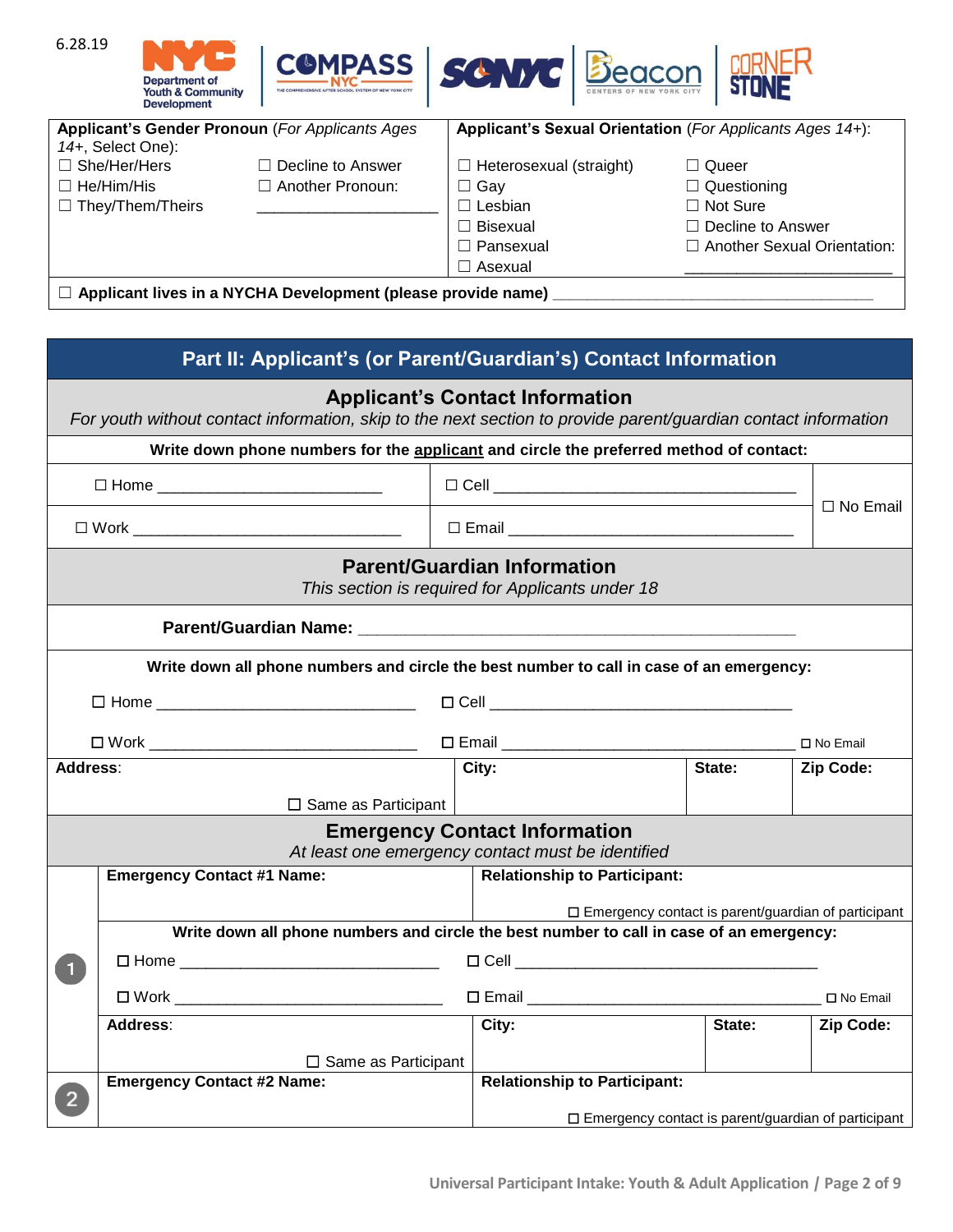







|                                        | Write down all phone numbers and circle the best number to call in case of an emergency: |                                                 |        |                  |
|----------------------------------------|------------------------------------------------------------------------------------------|-------------------------------------------------|--------|------------------|
|                                        |                                                                                          | D Cell <u>_________________________________</u> |        |                  |
| □ Work  ______________________________ |                                                                                          | □ Email <u>____________________</u>             |        | □ No Email       |
| <b>Address:</b>                        |                                                                                          | City:                                           | State: | <b>Zip Code:</b> |
|                                        | $\Box$ Same as Participant                                                               |                                                 |        |                  |

| This section is for parents/guardians enrolling their children                                                                                                             |                                  |                      |  |  |  |  |
|----------------------------------------------------------------------------------------------------------------------------------------------------------------------------|----------------------------------|----------------------|--|--|--|--|
| Emergency contacts listed in Section II are authorized to pick up the child unless otherwise noted.<br>The following additional people are authorized to pick up my child: |                                  |                      |  |  |  |  |
| Name:                                                                                                                                                                      | Phone #:                         | <b>Relationship:</b> |  |  |  |  |
| Name:                                                                                                                                                                      | Phone #:<br><b>Relationship:</b> |                      |  |  |  |  |
| Name:                                                                                                                                                                      | <b>Relationship:</b><br>Phone #: |                      |  |  |  |  |
| The following people MAY NOT pick up my child:                                                                                                                             |                                  |                      |  |  |  |  |
| Name:<br>Name:<br>Name:                                                                                                                                                    |                                  |                      |  |  |  |  |

| <b>Part III: Applicant's Education/Work Status</b>                                                                                                                                                               |                                                                                                                                                                                                             |  |  |  |  |  |
|------------------------------------------------------------------------------------------------------------------------------------------------------------------------------------------------------------------|-------------------------------------------------------------------------------------------------------------------------------------------------------------------------------------------------------------|--|--|--|--|--|
| <b>Applicant's Education Status (Select One):</b><br>□ Full-Time Student***<br>□ Part-Time Student*** □ Not in School****                                                                                        |                                                                                                                                                                                                             |  |  |  |  |  |
| ***If applicant is a Part-Time Student or Full-Time Student: Select applicant's current grade (Select One):<br>****If applicant is Not in School: Select the last grade completed by the applicant (Select One): |                                                                                                                                                                                                             |  |  |  |  |  |
| <b>Elementary School:</b> $\Box$ Pre-K $\Box$ K $\Box$ 1st $\Box$ 2nd $\Box$ 3rd<br>$\Box$ 4th $\Box$ 5th                                                                                                        | <b>Middle School:</b> $\Box$ 6th $\Box$ 7th $\Box$ 8th                                                                                                                                                      |  |  |  |  |  |
| High School: $\Box$ 9th $\Box$ 10th $\Box$ 11th $\Box$ 12th<br>□ Obtained High School Diploma<br>□ Obtained High School Equivalency                                                                              | <b>Community College:</b> $\Box$ 1st year $\Box$ 2nd Year $\Box$ 3rd year<br>$\Box$ 4th Year + $\Box$ Obtained Associate's Degree                                                                           |  |  |  |  |  |
| 4-Year College/University: $\Box$ Freshman $\Box$ Sophomore $\Box$<br>Junior □ Senior □ Obtained Bachelor's Degree                                                                                               | <b>Master's Degree:</b><br>□ Some Master's Degree credits, but no degree attained<br>$\Box$ Obtained Master's Degree                                                                                        |  |  |  |  |  |
| <b>Doctorate Degree:</b><br>$\Box$ Some Doctorate degree credits, but no degree attained<br>□ Obtained Doctorate Degree                                                                                          | <b>Professional Degree:</b><br>□ Some Professional Degree credits (e.g. MD, DDS, DVM,<br>LLB, JD), but no degree attained<br>□ Obtained Professional Degree (e.g. MD, DDS, DVM,<br>LLB, JD)                 |  |  |  |  |  |
| <b>Other:</b> $\Box$ Obtained Foreign Degree $\Box$ No Formal<br><b>Schooling Attained</b>                                                                                                                       | <b>Vocational/Trade School:</b><br>$\Box$ Some Vocational or Trade School credits, but no<br>certificate or degree attained<br>$\Box$ Obtained a certificate or degree from a Vocational or<br>Trade school |  |  |  |  |  |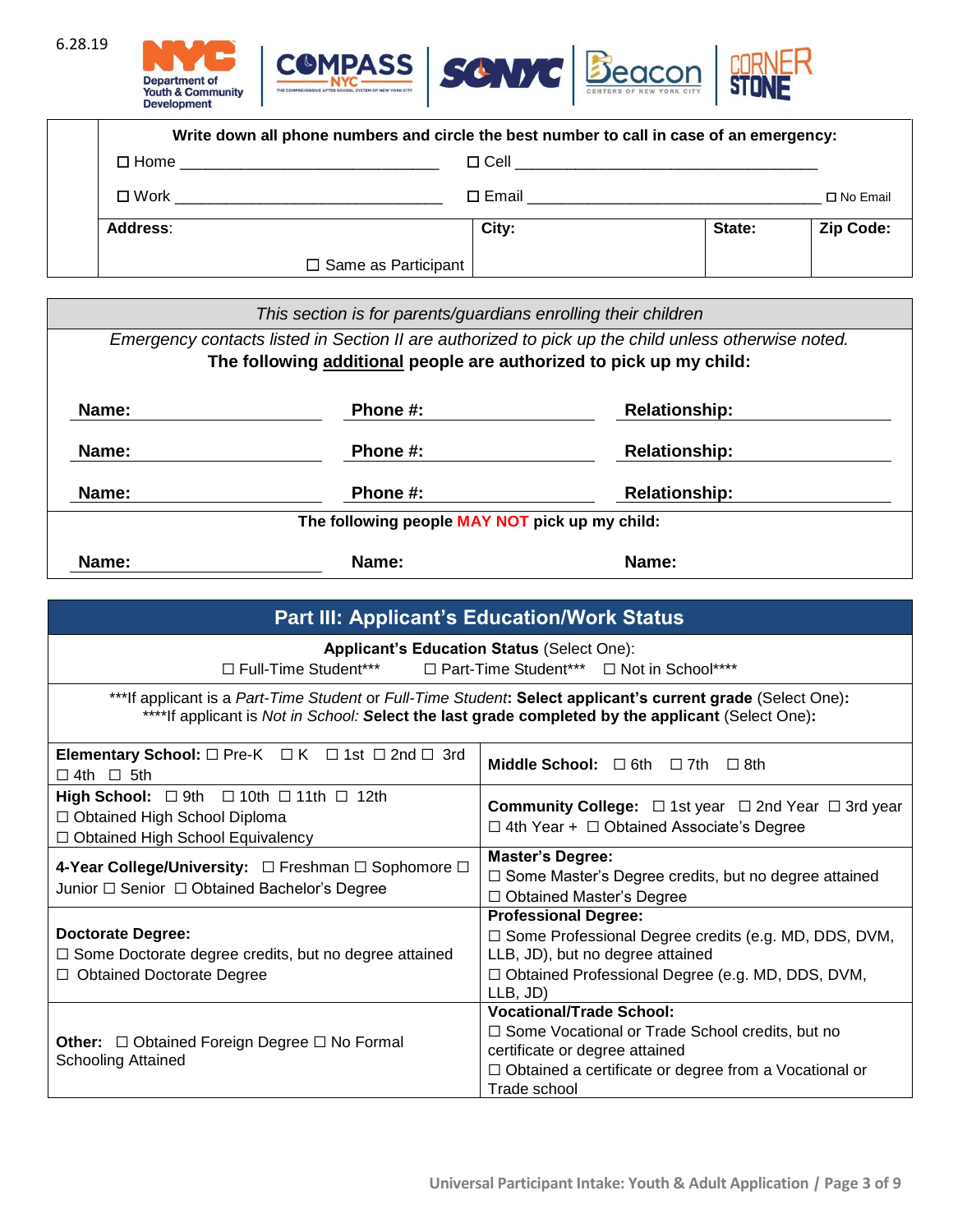

|                                                                                                             | <b>Applicant's Current Work Status (Select One):</b>                            |                                           |                |  |  |  |
|-------------------------------------------------------------------------------------------------------------|---------------------------------------------------------------------------------|-------------------------------------------|----------------|--|--|--|
| $\Box$ Employed Full-Time<br>$\Box$ Employed Part-Time                                                      |                                                                                 |                                           | $\Box$ Retired |  |  |  |
| $\Box$ Unemployed (Short-Term, 6<br>$\Box$ Unemployed (Long-term, more than 6<br>months or less)<br>months) |                                                                                 | $\Box$ Unemployed (Not in labor<br>force) |                |  |  |  |
| □ Migrant Seasonal Farm Worker                                                                              | $\Box$ Not applicable (applicant is under 14 years of age)                      |                                           |                |  |  |  |
|                                                                                                             | <b>Required for Full-Time Students</b>                                          |                                           |                |  |  |  |
| <b>Student ID/ OSIS:</b>                                                                                    | <b>School Type:</b><br>$\Box$ Public $\Box$ Charter $\Box$ Private $\Box$ Other |                                           |                |  |  |  |
| <b>School Name:</b>                                                                                         |                                                                                 |                                           |                |  |  |  |
| <b>School Address:</b>                                                                                      |                                                                                 | City:                                     | Zip Code:      |  |  |  |

| <b>Part IV: Health Information</b>                                                                                                                                                                                                   |
|--------------------------------------------------------------------------------------------------------------------------------------------------------------------------------------------------------------------------------------|
| <b>Applicant's Health Information</b><br>Please answer the questions below and provide additional details in the space provided.<br>Many needs or health challenges can be accommodated and may not limit enrollment in the program. |
| Does the applicant have any allergies? (food, medication, etc.)                                                                                                                                                                      |
|                                                                                                                                                                                                                                      |
| Does the applicant have asthma?                                                                                                                                                                                                      |
| $\Box$ No $\Box$ Yes                                                                                                                                                                                                                 |
| Does the applicant have special health care needs?                                                                                                                                                                                   |
|                                                                                                                                                                                                                                      |
| Does the applicant take medication for any condition or illness?                                                                                                                                                                     |
|                                                                                                                                                                                                                                      |
| Are there activities the applicant cannot participate in?                                                                                                                                                                            |
|                                                                                                                                                                                                                                      |
| Please provide any additional health information details:                                                                                                                                                                            |
| $\Box$ N/A                                                                                                                                                                                                                           |
| Please list any accommodation(s) you are requesting for yourself/the applicant:                                                                                                                                                      |
| $\Box$ N/A                                                                                                                                                                                                                           |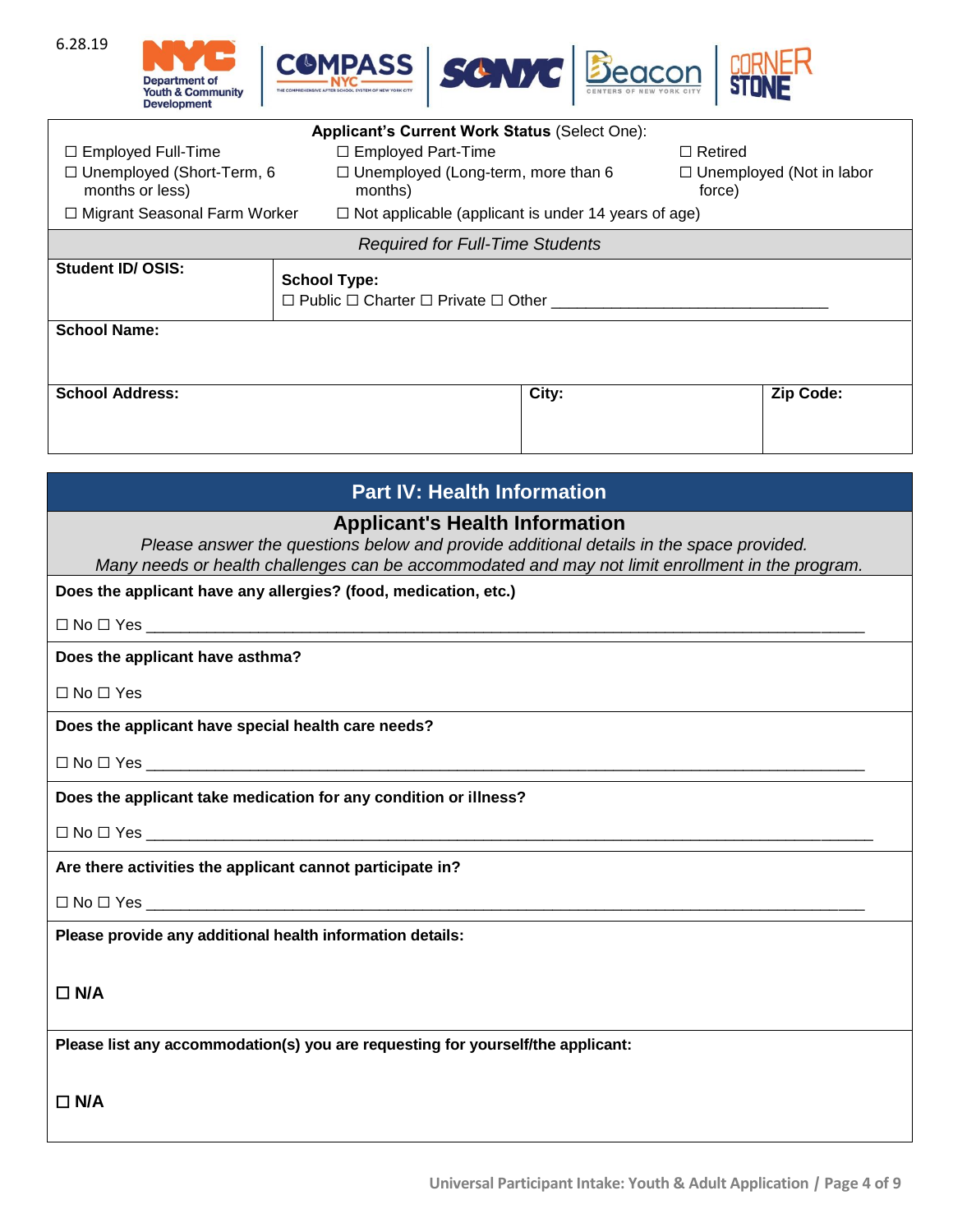







|                                                                                                                                                                                                                                                                                                                                                                                                                                                                                                                                                                                                                                                                                                                                                           | <b>Applicant's Health Insurance Status</b>      |                         |                                                                                                                                  |                                                                                                                                                                                                                       |                                                                                                                                                                                                                                      |                                                                                      |                                                                                                                                                                                                                                                                                                                                                              |
|-----------------------------------------------------------------------------------------------------------------------------------------------------------------------------------------------------------------------------------------------------------------------------------------------------------------------------------------------------------------------------------------------------------------------------------------------------------------------------------------------------------------------------------------------------------------------------------------------------------------------------------------------------------------------------------------------------------------------------------------------------------|-------------------------------------------------|-------------------------|----------------------------------------------------------------------------------------------------------------------------------|-----------------------------------------------------------------------------------------------------------------------------------------------------------------------------------------------------------------------|--------------------------------------------------------------------------------------------------------------------------------------------------------------------------------------------------------------------------------------|--------------------------------------------------------------------------------------|--------------------------------------------------------------------------------------------------------------------------------------------------------------------------------------------------------------------------------------------------------------------------------------------------------------------------------------------------------------|
| Does the applicant have health                                                                                                                                                                                                                                                                                                                                                                                                                                                                                                                                                                                                                                                                                                                            |                                                 | (Check all that Apply): |                                                                                                                                  | If yes, what kind of health insurance does the applicant have?                                                                                                                                                        |                                                                                                                                                                                                                                      |                                                                                      |                                                                                                                                                                                                                                                                                                                                                              |
| insurance? (Select One):                                                                                                                                                                                                                                                                                                                                                                                                                                                                                                                                                                                                                                                                                                                                  |                                                 | $\Box$ Medicaid         |                                                                                                                                  |                                                                                                                                                                                                                       | $\Box$ Medicare                                                                                                                                                                                                                      |                                                                                      | $\Box$ State Children's Health<br>Insurance Program                                                                                                                                                                                                                                                                                                          |
| $\Box$ Yes $\Box$ No<br>$\Box$ Decline to Answer                                                                                                                                                                                                                                                                                                                                                                                                                                                                                                                                                                                                                                                                                                          |                                                 | $\Box$ Employment-Based |                                                                                                                                  | □ State Children's Health<br>□ Direct-Purchase<br><b>Insurance for Adults</b>                                                                                                                                         |                                                                                                                                                                                                                                      |                                                                                      |                                                                                                                                                                                                                                                                                                                                                              |
|                                                                                                                                                                                                                                                                                                                                                                                                                                                                                                                                                                                                                                                                                                                                                           |                                                 | □ Military Health Care  |                                                                                                                                  |                                                                                                                                                                                                                       | $\Box$ Decline to Answer                                                                                                                                                                                                             |                                                                                      |                                                                                                                                                                                                                                                                                                                                                              |
| If you do not have health insurance, do you want to be<br>contacted by someone else with information about<br>signing up for public health insurance? (Select One):<br>$\Box$ Yes $\Box$ No $\Box$ Decline to Answer                                                                                                                                                                                                                                                                                                                                                                                                                                                                                                                                      |                                                 |                         |                                                                                                                                  | If you would like to be contacted about signing up for<br>public health insurance, what is your preferred method<br>of contact? (Select One):<br>□ Email □ Phone □ US Mail □ Via provider<br>$\Box$ Decline to Answer |                                                                                                                                                                                                                                      |                                                                                      |                                                                                                                                                                                                                                                                                                                                                              |
|                                                                                                                                                                                                                                                                                                                                                                                                                                                                                                                                                                                                                                                                                                                                                           |                                                 |                         |                                                                                                                                  |                                                                                                                                                                                                                       |                                                                                                                                                                                                                                      |                                                                                      |                                                                                                                                                                                                                                                                                                                                                              |
|                                                                                                                                                                                                                                                                                                                                                                                                                                                                                                                                                                                                                                                                                                                                                           | <b>Part V: Additional Applicant Information</b> |                         |                                                                                                                                  |                                                                                                                                                                                                                       |                                                                                                                                                                                                                                      |                                                                                      |                                                                                                                                                                                                                                                                                                                                                              |
| How well does the applicant speak English?<br>$\square$ English<br>(Select One):<br>$\Box$ Fulani<br>□ Fluent/Very well<br>$\square$ Well<br>$\Box$ Not well<br>$\Box$ Korean<br>$\Box$ Not well at all<br>$\Box$ Urdu                                                                                                                                                                                                                                                                                                                                                                                                                                                                                                                                    |                                                 |                         | $\Box$ Bengali<br>□ Haitian Creole<br>$\Box$ Hungarian<br>$\Box$ Punjabi<br>$\Box$ Portuguese<br>$\Box$ Spanish<br>$\Box$ Other: |                                                                                                                                                                                                                       | Applicant's Primary Language (Select One):<br>$\Box$ Albanian<br>□ Chinese*<br>$\Box$ German<br>$\Box$ Hebrew<br>$\Box$ Italian<br>□ Kru, Ibo, or Yoruba<br>$\Box$ Persian<br>$\Box$ Romanian<br>$\Box$ Tagalog<br>$\Box$ Vietnamese |                                                                                      | $\Box$ Arabic<br>$\Box$ French<br>$\Box$ Gujarati<br>$\Box$ Hindi<br>$\Box$ Japanese<br>$\Box$ Mande<br>$\Box$ Polish<br>$\Box$ Russian<br>$\Box$ Turkish<br>$\Box$ Yiddish<br>*including Cantonese and Mandarin                                                                                                                                             |
| Other Languages Spoken by Applicant (Select all that Apply):<br>$\Box$ Arabic<br>$\Box$ English<br>$\Box$ Albanian<br>$\Box$ Chinese<br>$\Box$ French<br>$\square$ Bengali<br>$\Box$ Fulani<br>$\Box$ German<br>$\Box$ Gujarati<br>□ Haitian Creole<br>$\Box$ Hebrew<br>$\Box$ Hindi<br>$\Box$ Hungarian<br>$\Box$ Italian<br>$\Box$ Japanese<br>$\Box$ Korean<br>□ Kru, Ibo, or Yoruba<br>$\Box$ Mande<br>$\Box$ Polish<br>$\Box$ Punjabi<br>$\Box$ Persian<br>$\Box$ Portuguese<br>$\Box$ Romanian<br>$\Box$ Russian<br>$\Box$ Spanish<br>$\Box$ Turkish<br>$\Box$ Tagalog<br>$\Box$ Urdu<br>$\Box$ Vietnamese<br>$\Box$ Yiddish<br>$\Box$ Other:<br>$\Box$ Not applicable (only one language spoken by applicant)<br>*including Cantonese and Mandarin |                                                 |                         |                                                                                                                                  |                                                                                                                                                                                                                       | be contacted about registering to vote?**<br>(Select One):                                                                                                                                                                           | $\Box$ Yes $\Box$ No<br>1) You are a U.S. citizen;<br>registration age requirements. | Would the applicant like to receive information/<br>**Applicant is eligible to vote in U.S. federal elections if:<br>2) You meet your state's residency requirements;<br>3) You are 18 years old. Some states allow 17-year-olds to<br>vote in primaries and/or register to vote if they will be 18<br>before the general election. Check your state's voter |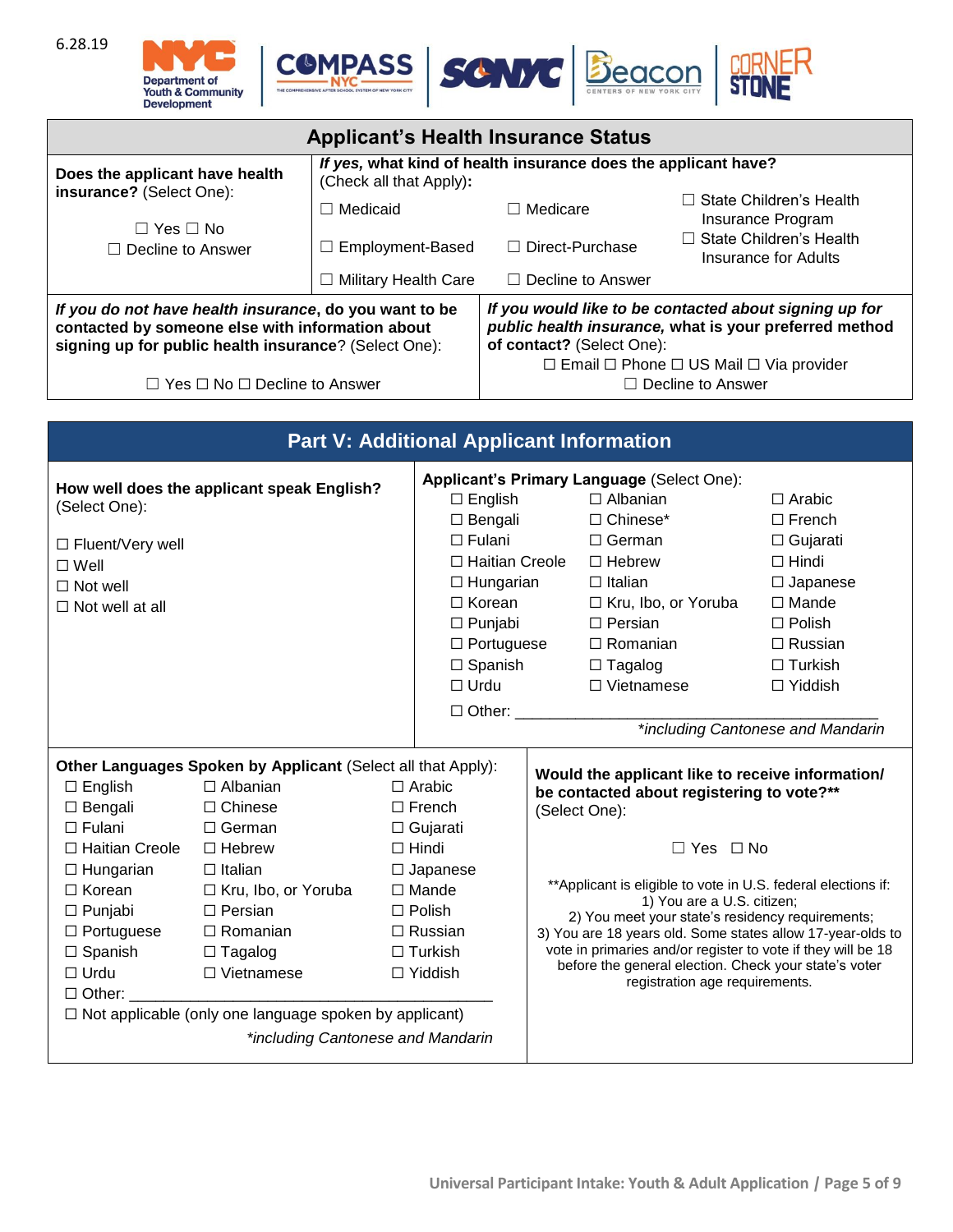





#### **Is the applicant any of the following:**

| Parent/Legal Guardian?            | $\Box$ Yes $\Box$ No                          |
|-----------------------------------|-----------------------------------------------|
| Offender/Justice Involved?        | $\Box$ Yes $\Box$ No                          |
| <b>Foster Care Participant?</b>   | $\Box$ Yes $\Box$ No                          |
| Runaway Youth?                    | $\Box$ Yes $\Box$ No                          |
| Veteran?                          | $\Box$ Yes $\Box$ No                          |
| <b>Active Military Personnel?</b> | $\Box$ Yes $\Box$ No                          |
| An Individual with a Disability?  | $\Box$ Yes $\Box$ No $\Box$ Decline to answer |

#### *If the applicant is an individual with a disability***, please select disability type(s)**  (Select all that Apply):

☐ Cognitive impairment

- □ Hearing-related
- $\Box$  Learning disability
- ☐ Mental or Psychiatric
- ☐ Physical/Chronic Health Condition
- ☐ Physical/Mobility Impairment
- ☐ Vision-related
- □ Other:
- □ Decline to Answer

## **Part VI: Household Information**

For all the next set of questions, **HOUSEHOLD** is defined as any individual or group of individuals (family or non-family members) who are living together as one economic unit. **INCOME** is defined as the total annual gross income of all family and non-family members 18+years old living within the household.

|                                   |                                                     | The applicant lives in a household that is headed by             |                                                 |                |                                                   |                                                            | <b>Applicant's Housing Type (Select One):</b>                 |
|-----------------------------------|-----------------------------------------------------|------------------------------------------------------------------|-------------------------------------------------|----------------|---------------------------------------------------|------------------------------------------------------------|---------------------------------------------------------------|
| (Select One):                     |                                                     |                                                                  |                                                 |                | $\Box$ Own                                        | $\Box$ Rent                                                | $\Box$ NYCHA                                                  |
|                                   | $\Box$ Single Parent - Female                       | $\Box$ Two Adults - No Children                                  |                                                 | $\Box$ Shelter | $\Box$ Homeless                                   |                                                            |                                                               |
| $\Box$ Single Parent - Male       |                                                     |                                                                  | □ Two Parent Household                          |                |                                                   |                                                            |                                                               |
|                                   | $\Box$ Single Person - No children                  |                                                                  | □ Multigenerational Household                   |                |                                                   | □ Other Permanent Housing                                  |                                                               |
|                                   | $\Box$ Non-related adults with                      |                                                                  | □ Other: ____________________                   |                |                                                   | $\Box$ Other:                                              |                                                               |
| children                          | Applicant's Household Size (Select One):            |                                                                  |                                                 |                |                                                   | Total Household Income in the last 12 Months (Select One): |                                                               |
| $\Box$ One                        | $\Box$ Two                                          | $\Box$ Three                                                     | $\square$ \$0                                   |                |                                                   |                                                            |                                                               |
| $\Box$ Four                       | $\square$ Five                                      | $\Box$ Six                                                       |                                                 |                | $\square$ \$1 to \$12,060                         |                                                            | $\Box$ \$12,061 to \$16,240                                   |
|                                   |                                                     |                                                                  | $\Box$ \$16,241 to \$20,420                     |                |                                                   | $\Box$ \$20,421 to \$24,600                                | $\square$ \$24,601 to \$28,780                                |
| $\Box$ Seven                      | $\Box$ Eight<br>$\Box$ Eleven                       | $\Box$ Nine                                                      | $\Box$ \$28,781 to \$32,960                     |                |                                                   | $\Box$ \$32,961 to \$37,140                                | $\Box$ \$37,141 to \$41,320                                   |
| $\Box$ Ten                        |                                                     | $\Box$ Twelve                                                    | $\Box$ \$41,321 to \$50,000                     |                |                                                   | $\Box$ \$50,001 to \$60,000                                | $\Box$ \$60,001 to \$70,000                                   |
| $\Box$ Thirteen                   | $\Box$ Fourteen                                     | $\Box$ Fifteen                                                   | $\Box$ \$70,001 to \$80,000                     |                |                                                   | $\Box$ \$80,001 to \$90,000                                | $\Box$ \$90,001 to \$100,000                                  |
| $\Box$ Sixteen                    | $\Box$ Seventeen                                    | $\Box$ Eighteen                                                  | $\square$ \$100,000+                            |                | $\Box$ Decline to Answer                          |                                                            |                                                               |
| $\Box$ Nineteen $\Box$ Twenty+    |                                                     |                                                                  |                                                 |                |                                                   |                                                            |                                                               |
|                                   |                                                     | Sources of Applicant's Household Income (Select all that Apply): |                                                 |                |                                                   |                                                            |                                                               |
| □ Employment Wages                |                                                     | □ Affordable Care Act<br>Subsidy                                 |                                                 |                | $\Box$ Alimony or other<br><b>Spousal Support</b> |                                                            | $\Box$ Child Support                                          |
| □ Childcare Voucher               |                                                     | $\Box$ Earned Income Tax<br>Credit (EITC)                        |                                                 |                | $\Box$ Employment Tax Credit                      |                                                            | □ General Assistance                                          |
|                                   | □ Housing Choice Voucher                            | □ HUD-VASH                                                       |                                                 | □ LIEHEAP      |                                                   | $\Box$ Pension                                             |                                                               |
| □ Permanent Supportive<br>Housing |                                                     | □ Private Disability<br>Insurance                                |                                                 |                | $\Box$ Public Housing                             |                                                            | $\Box$ Safety Net/Home Relief                                 |
| $\Box$ Retirement Income          | from Social Security                                | $\Box$ Social Security<br>Disability Income<br>(SSDI)            |                                                 |                | □ Supplemental Security<br>Income (SSI)           |                                                            | $\Box$ Supplemental Nutrition<br>Assistance Program<br>(SNAP) |
|                                   | □ Temporary Assistance for<br>Needy Families (TANF) | $\Box$ Unemployment<br>Insurance                                 |                                                 | Pension        | □ VA Non-Service<br><b>Connected Disability</b>   |                                                            | □ VA Service-Connected<br><b>Disability Compensation</b>      |
| $\square$ WIC                     |                                                     |                                                                  | □ Worker's Compensation □ Other: ______________ |                |                                                   |                                                            | □ Decline to Answer                                           |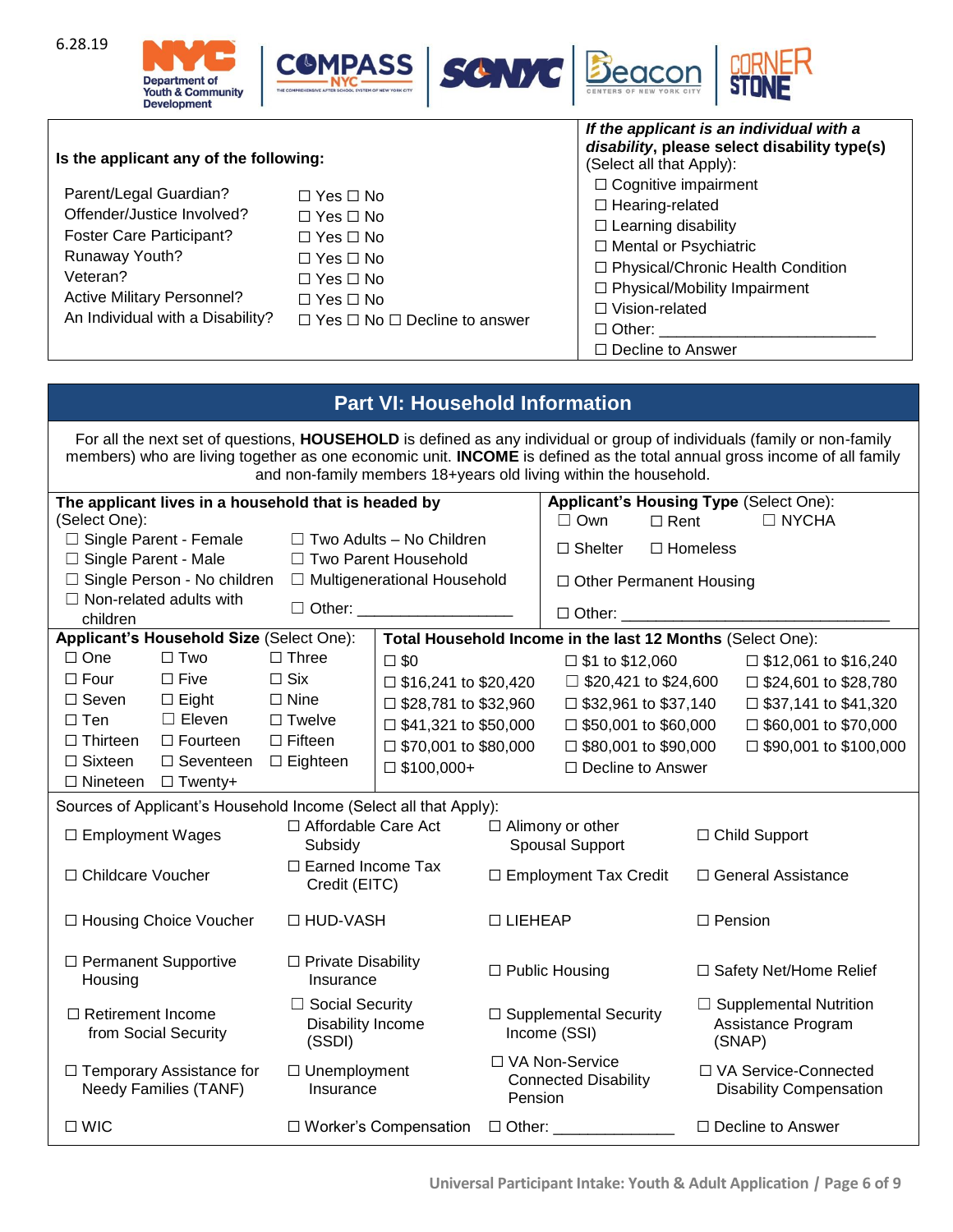

**Part VII: Consents and Signatures Pick-up/Dismissal Information**  *This question must be answered for parents/guardians enrolling their children*

| My child has permission to travel home alone at dismissal:<br>$\Box$ Yes $\Box$ No                                                                                                                                                                                                                                                                                                                                                                                                                                     |                                       |      |  |  |
|------------------------------------------------------------------------------------------------------------------------------------------------------------------------------------------------------------------------------------------------------------------------------------------------------------------------------------------------------------------------------------------------------------------------------------------------------------------------------------------------------------------------|---------------------------------------|------|--|--|
| <b>Consent to Participate</b>                                                                                                                                                                                                                                                                                                                                                                                                                                                                                          |                                       |      |  |  |
| To the best of my knowledge the information above is true. I agree to its verification and understand that<br>falsification may be grounds for termination of service. Information provided may be used by the City of New<br>York to improve City services and access to those services, and to access additional funding.                                                                                                                                                                                            |                                       |      |  |  |
| If participant is 18 and over:                                                                                                                                                                                                                                                                                                                                                                                                                                                                                         |                                       |      |  |  |
| I acknowledge that I am 18 years of age or older and am authorized to give consent.<br>$\Box$ Yes $\Box$ No                                                                                                                                                                                                                                                                                                                                                                                                            |                                       |      |  |  |
| Participant's Signature                                                                                                                                                                                                                                                                                                                                                                                                                                                                                                | <b>Participant: Print Name</b>        | Date |  |  |
| If participant is under 18 years old:                                                                                                                                                                                                                                                                                                                                                                                                                                                                                  |                                       |      |  |  |
| Parent/Guardian's Signature                                                                                                                                                                                                                                                                                                                                                                                                                                                                                            | Parent/Guardian: Print Name           | Date |  |  |
| <b>Consent for Emergency Medical Treatment</b>                                                                                                                                                                                                                                                                                                                                                                                                                                                                         |                                       |      |  |  |
|                                                                                                                                                                                                                                                                                                                                                                                                                                                                                                                        | If participant is 18 and over         |      |  |  |
| I am enrolled as a participant in a DYCD-funded program. In the event of a medical emergency, I hereby give<br>consent for necessary emergency medical treatment to be obtained on my behalf. I further authorize the<br>emergency contact(s) listed to be contacted.<br>$\Box$ Yes, I give my permission $\Box$ No, I do not give permission                                                                                                                                                                          |                                       |      |  |  |
| Participant's Signature                                                                                                                                                                                                                                                                                                                                                                                                                                                                                                | Participant: Print Name               | Date |  |  |
|                                                                                                                                                                                                                                                                                                                                                                                                                                                                                                                        | If participant is under 18 years old: |      |  |  |
| My child is enrolled as a participant in a DYCD-funded program. In the event of a medical emergency, I hereby<br>give consent for necessary emergency medical treatment for my child to be obtained, with the understanding that<br>I will be notified as soon as possible. I understand that every effort will be made to contact me, or, if I am<br>unavailable, the emergency contact(s) listed, before and after medical care is provided.<br>$\Box$ Yes, I give my permission $\Box$ No, I do not give permission |                                       |      |  |  |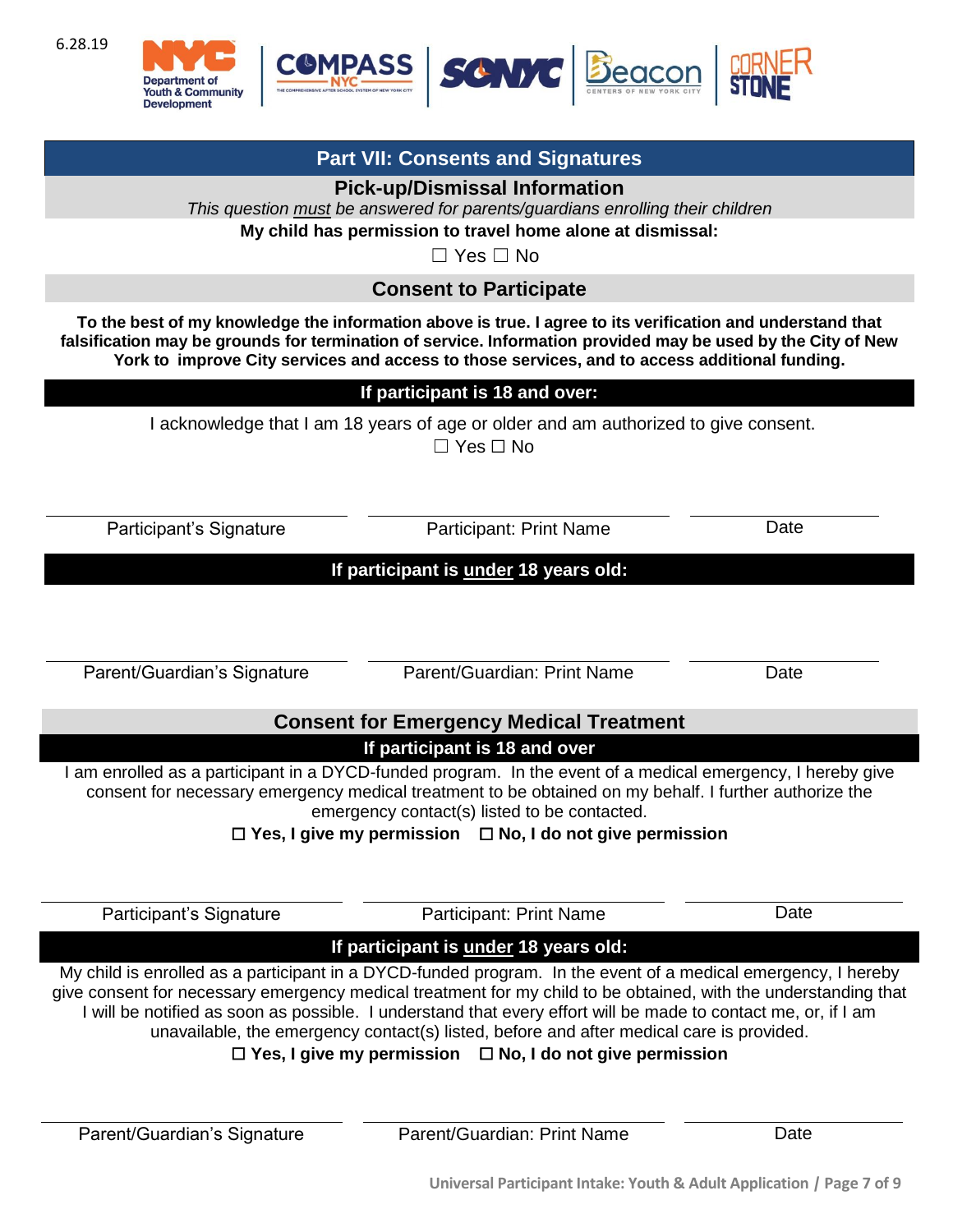

# **Consent for Photography/Videotaping and Use of Original Work**

As a participant enrolled in a DYCD-funded program, please be aware that from time to time DYCD and the City of New York, its contracted providers, authorized agents, third-party organizations with which it collaborates, or other government, representatives (collectively, "Authorized Parties") may be present during program activities and special events associated with program services, both at the usual program location and at off-site events. In some cases, they may photograph, videotape, interview or otherwise record participants and their families and friends in these programs. The resulting images, videos, and interviews may be used, with or without the participant's name, in printed and electronic media such as brochures, books, print and email newsletters, DVDs and videos, websites, social media and blogs (collectively, "Media").

I hereby authorize and permit the Authorized Parties, without compensation and without further approval, to photograph and/or record my and my child's image, name, likeness, and the sound of my and my child's voice during DYCD-funded program activities and special events, and I hereby consent to the resulting images, videos and interviews being used, without compensation and without further approval by the Authorized Parties solely for non-profit, non-commercial purposes in any and all Media.

## ☐ Yes ☐ No

If, in the course of participating in DYCD-funded program activities and special events, any original work such as art, music, choreography, poetry, or prose (collectively, "Original Work") is created by me or my child, I hereby consent to such Original Work being used by the Authorized Parties, without compensation and without further approval, solely for non-profit, non-commercial purposes in any and all Media.

☐ Yes ☐ No

|                                 | If participant is 18 and over:                                                                  |      |
|---------------------------------|-------------------------------------------------------------------------------------------------|------|
|                                 | acknowledge that I am 18 years of age or older and am authorized to give consent.<br>コ Yes ロ No |      |
|                                 |                                                                                                 |      |
|                                 |                                                                                                 |      |
| <b>Full Name of Participant</b> | Participant's Signature                                                                         | Date |
|                                 | If participant is under 18 years old:                                                           |      |
|                                 |                                                                                                 |      |
|                                 |                                                                                                 | Date |
| <b>Full Name of Participant</b> | Parent/Guardian's Signature                                                                     |      |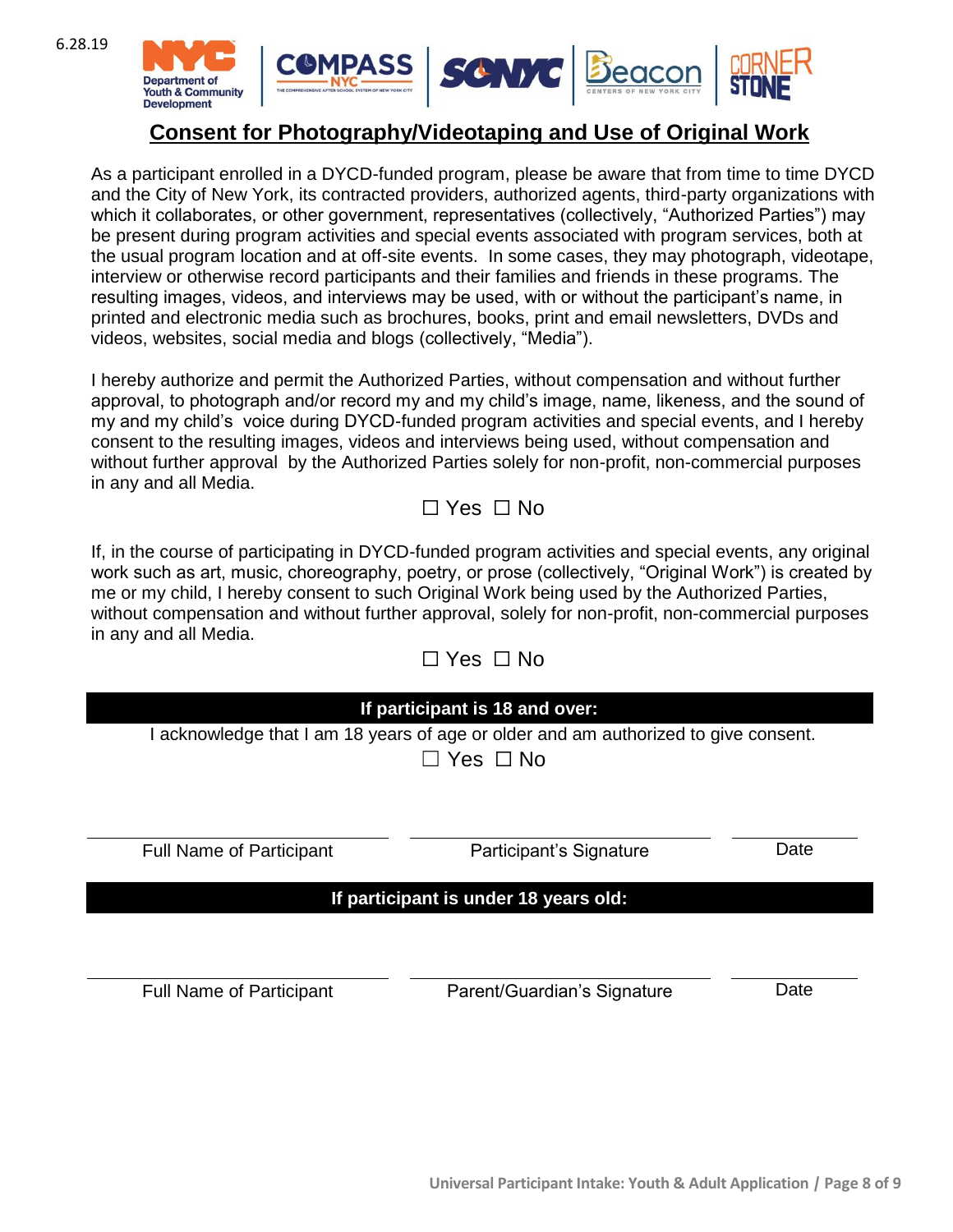

## **Parent/Guardian Consent to Collect and Share Student Information**

The **Department of Youth and Community Development (DYCD)** provides funding for this program as part of its mission to help you assist your child reach his or her full potential. Many of our programs are run by community based organizations. We work to make sure the services you and your children receive are of the highest quality. DYCD is requesting your permission to allow us to collect information we need on your child, their participation and the quality of the services provided.

### **What information from your child's student records is DYCD requesting?**

We are requesting your permission for the **NYC Department of Education (DOE)** to share personally identifiable information from your child's student records with DYCD. The information we would like to collect consists of biographical and enrollment information (specifically consisting of your child's name, address, date of birth, student identification number, grade, school(s) attended and transfer, discharge, and graduation data about your child); data concerning your child's school attendance (including number of days attended and absences); and academic performance data (including your child's results on state and national exams, credits earned, grades, promotion and retention status, and fitnessgram score); and data related to any disciplinary actions taken against your child (including number and type of suspensions).

#### **We are requesting to collect the information listed above about your child on a past, present and future (i.e., ongoing) basis**.

We are also requesting your permission for DYCD to share information we collect on the enrollment form from you and/or your child with DOE staff. The information includes registration information, student's interests and challenges, type of program enrolled-in and frequency of participation. This information will be used to help the school and community organization work together to meet you and your child's needs.

#### **Who will see my child's information and how will it be safeguarded?**

The only people who will see your child's individual information are DYCD and DOE staff who manage the data systems and prepare research reports and program analyses. The limited number of DYCD staff identified to receive personal information is screened, and provided extensive training to follow strict guidelines on protecting the confidentiality of information that would personally identify you or your child. Personally identifiable information collected from student records will only be shared electronically between DOE and DYCD and will be secured and protected in the DYCD data base. Personally identifiable information will not be shared with any community based organizations or their staff members. We will not use your name or your child's name in any published report. While we request your consent, your responses to the below requests will not affect your child's participation in DYCD sponsored programs.

#### *Please check Yes or No to each of the following statements:*

I understand why DYCD is asking my permission to access the information listed above from my child's student records, and I give permission to DOE to share that information with DYCD on an ongoing basis.

#### ☐ **Yes, I give my permission** ☐ **No, I do not give my permission**

I understand why DYCD is asking my permission to share information about my child collected by DYCD with DOE staff and I give my permission to DYCD to share information with DOE on an ongoing basis.

☐ **Yes, I give my permission** ☐ **No, I do not give my permission**

| <u> 1989 - Johann John Stone, markin amerikan bisa dalam personal dan bisa dalam bisa dalam bisa dalam bisa dala</u> |
|----------------------------------------------------------------------------------------------------------------------|
|                                                                                                                      |
|                                                                                                                      |
| Date:                                                                                                                |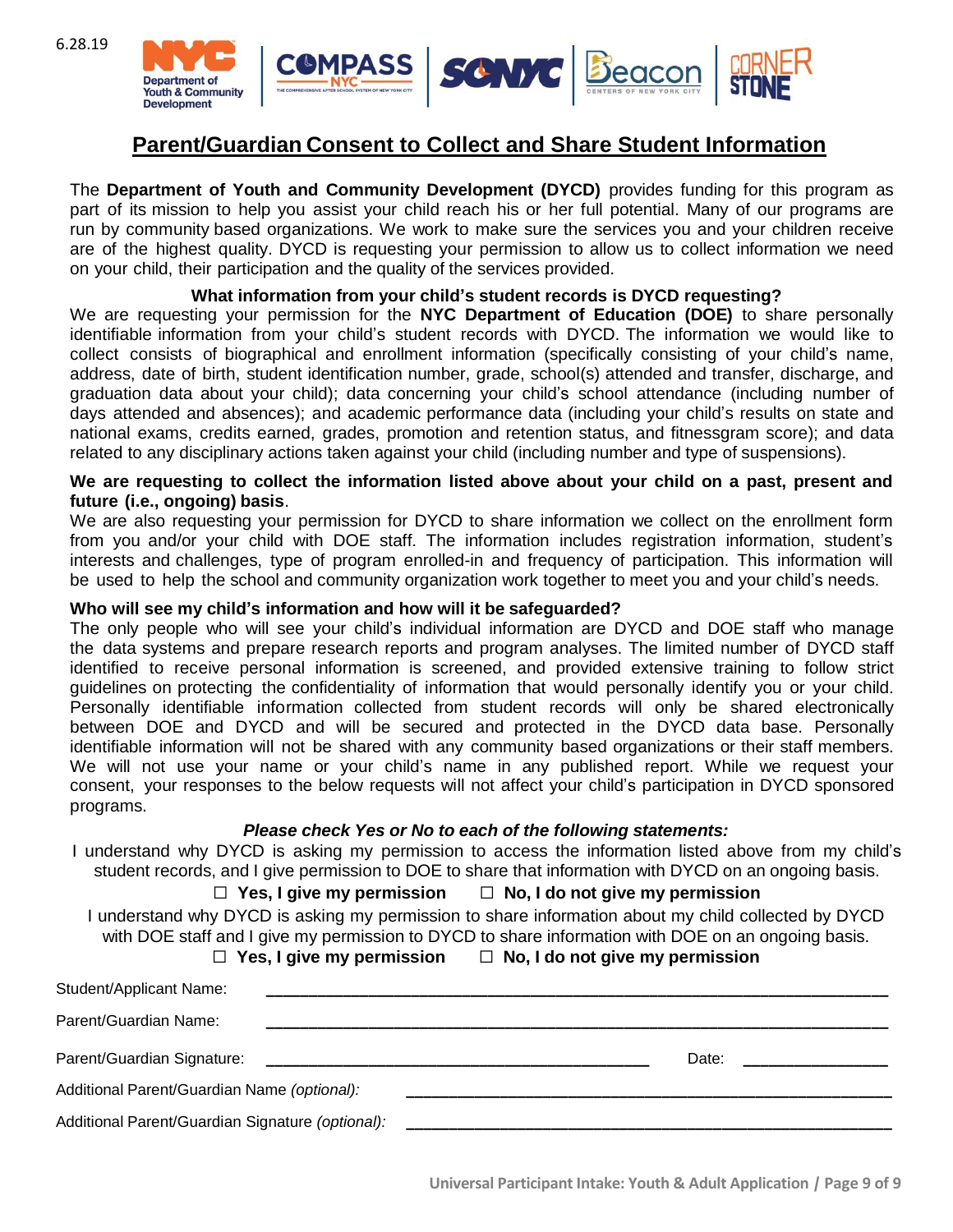



CBO: \_\_\_\_\_\_\_\_\_\_\_\_\_\_\_\_\_\_\_\_\_

School: \_\_\_\_\_\_\_\_\_\_\_\_\_\_\_\_\_\_\_\_

# Parent Consent for Participation in Afterschool Evaluation Data Collection (SONYC and COMPASS High Participants Only)

Dear Parent:

Your child is enrolled in an afterschool program that is supported by the Department of Youth and Community Development (DYCD). American Institutes for Research (AIR) is doing a study of the afterschool programs that are part of COMPASS. In order to monitor the effectiveness of these programs and ensure their future success, DYCD, and its evaluation partner AIR, are collecting information about participants and their experiences in the afterschool program, specifically around youth leadership development. This project has been approved by the Department of Education (DOE). AIR will visit some of the afterschool programs and survey its staff as well as youth and their families to learn more about DYCD afterschool programs and how they can be improved.

We ask permission from parents to conduct the following study activities:

- Administer *10-*minute surveys to children asking about the DYCD afterschool program in which they participate and their perceptions of youth leadership development in the afterschool program
- Invite children to attend *45*-minute focus group and/or interview about the DYCD afterschool program in which they participate, focused on their experience in the afterschool program and their perceptions of youth leadership development

AIR may also collect and analyze of your child's school records from New York City Department of Education, including demographic data, school day attendance, disciplinary referrals, grade promotion, and academic performance data (e.g., test scores and grades). These data are anonymous and completely confidential. The data will be combined to the school-level and we will not be able to link this school information to individual children or their families.

Any information we collect will be used only to assess the DYCD afterschool program and will not be made

public. The only people who will have access to this information are members of the AIR evaluation team. Choosing not to participate in the evaluation will not affect your child in school, in the afterschool program, or in any other way. We will not use your name or your child's name in any report. There are no known risks to participating in this study. Participation is voluntary and participants may withdraw at any time. Please contact Jessica Newman by phone (312-588-7341) or email (*jnewman@air.org*) with questions about the study.

If you have concerns or questions about your child's rights as a participant, please contact AIR's Institutional Review Board (which is responsible for the protection of project participants) at [IRB@air.org,](mailto:IRB@air.org) toll free at 1- 800-634-0797, or c/o IRB, 1000 Thomas Jefferson St. NW, Washington, DC 20007.

## TURN THE PAGE TO COMPLETE AND SIGN  $\rightarrow$